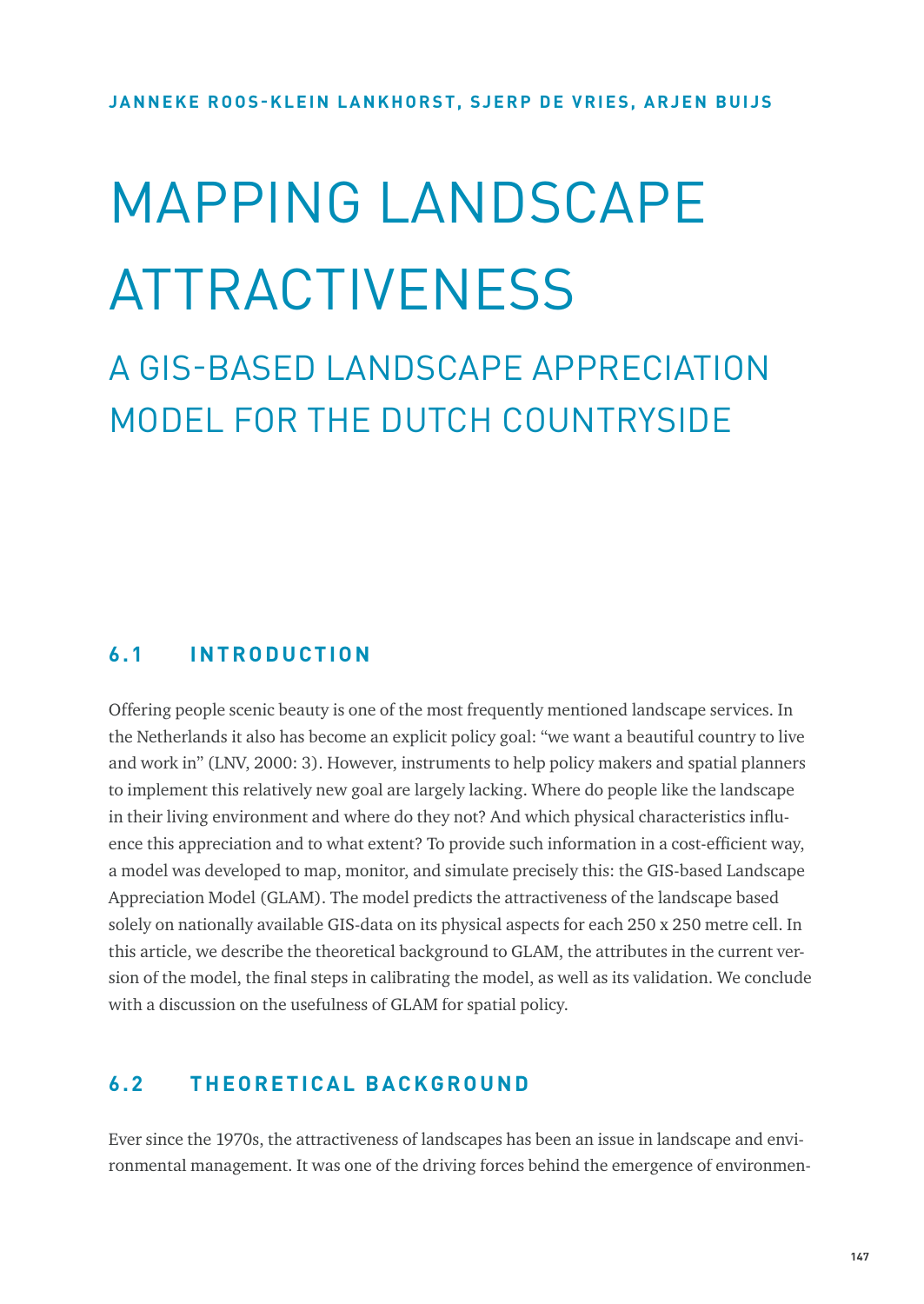tal psychology as a discipline. In the mean time a vast amount of research has been conducted in explaining or describing environmental preferences of both experts and lay people (for an overview, see Aoki, 1999). Different theories have emerged, ranging from strongly evolutionary to more cultural explanations of environmental preferences. A dominant paradigm since the 1980's has been the cognitive view of landscape perception. It focuses on subjective, psychological categories. Most notably is the theory of Kaplan and Kaplan (1989), with its emphasis on mystery, complexity, legibility and prospect. Many studies have focused on the link between these psychological categories and landscape attributes, but this has proven to be rather difficult (Strumse, 1994).

Another paradigm, the psychophysical one, has been present in environmental psychology from the start. Within this paradigm, preferences for and attractiveness of a specific landscape are supposed to be based in its physical attributes. Although it does not deny the importance of exploring the psychological mechanism behind these relationships, its focus is very much on the physical landscape. It is therefore particularly suited for modelling landscape preferences using geographic data of the physical landscape (see for other examples e.g. Bishop and Hulse, 1994; Real et al., 2000). From the psychophysical as well as from the cognitive paradigm, a large array of attributes has been evaluated since the 1980's (Ulrich, 1983; Zube, 1987; Kaplan and Kaplan, 1989; Purcell and Lamb, 1998; Strumse, 1994; Aoki, 1999). It is from this body of knowledge that we derived attributes for the GLAM model to predict landscape preferences in the Netherlands.

The initial GLAM model consisted of three positive indicators: *Naturalness*, *Relief*, *Historical Distinctiveness*, and three negative indicators: *Skyline Disturbance*, *Urbanity* and *Noise Level*. The choice of these indicators was the result of the mentioned literature and previous research results of a prototype version of GLAM (Vries and Gerritsen, 2003). One of the changes resulting from this previous research is that 'Variety', an attribute that is prominently present in the literature (see e.g. Hunziker and Kienast, 1999), was dropped because of its high correlation with Naturalness in the Dutch situation. The non-visual attribute Noise Level was included in the attribute set of our model because studies in the Netherlands (Goossen et al., 2001) proved noisiness, especially from traffic, to be a very important factor for the appreciation of the landscape. Moreover, noise level may also be considered as a proxy for visual fragmentation and disturbance of an area by (rail)roads.

# **6.3 OPERATIONALISING THE GLAM**

The GLAM model has been built in a dedicated modelling environment, named Osiris (Verweij, 2004) that supports the building and running of qualitative spatial models. Osiris enables the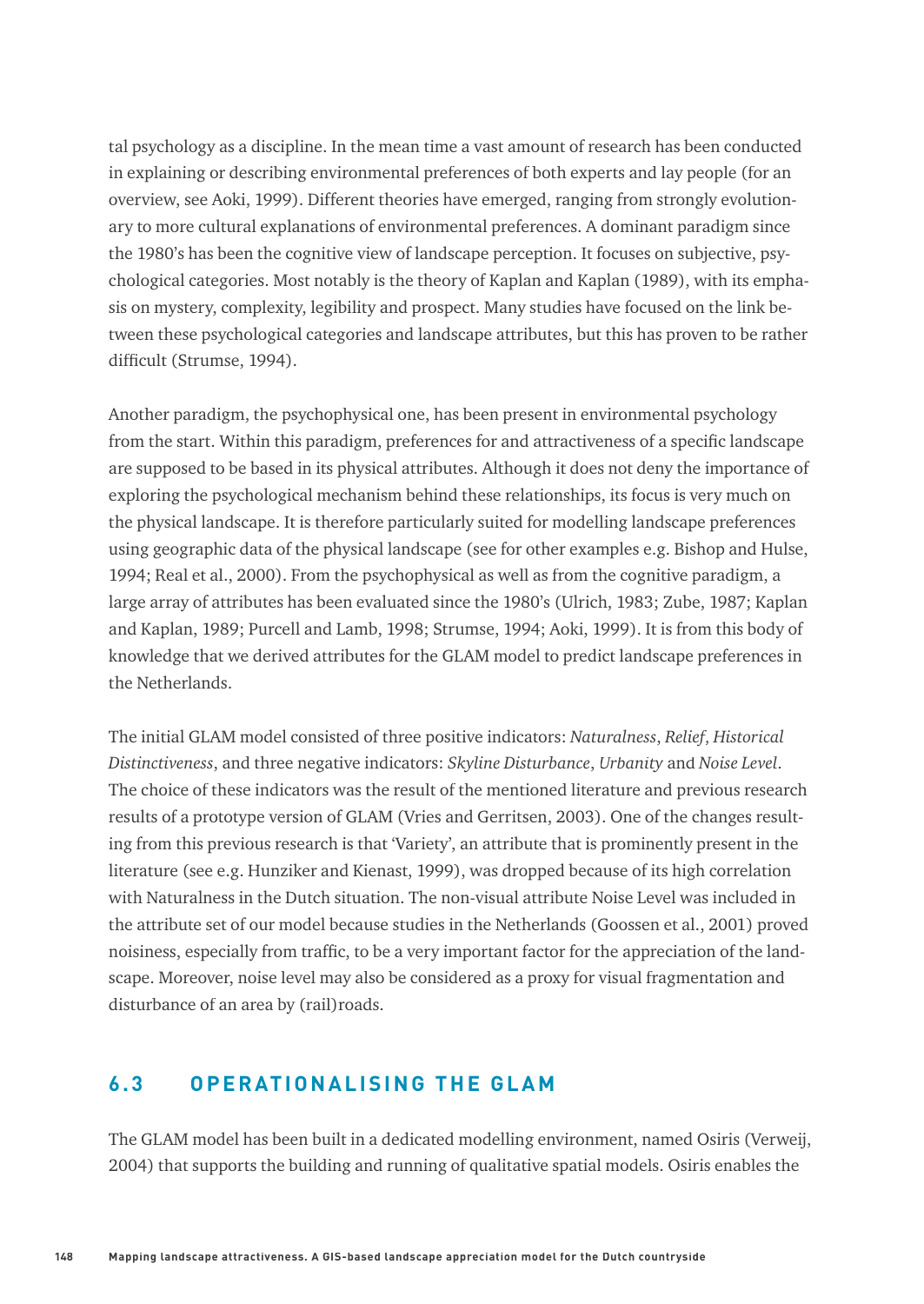user to store qualitative expert knowledge in tables with which new grid maps are generated from two or three existing grid maps. It also enables the user to store and run map algebra scripts*.* It uses ArcView version 3.3 for the viewing of grid data and executing the grid algebra scripts.

## **6.3.1 Input data and computations**

The most important dataset we use, is the digital topographic map 1:10,000 of the Netherlands, containing polygons representing e.g. forests, housing blocks, high-rise buildings (higher than 35 metre or 10 storeys), glass houses and water bodies, point elements such as power pylons and wind turbines, and lines of trees and ditches. Nevertheless, on pragmatic grounds we use grid maps with a resolution of 250 x 250 metre. Grid map computations are faster than vector-based computations, and indicator maps in grid format are easier to combine into one 'landscape attractiveness' map (without causing sliver polygons or inconsistencies in results due to differences in polygon boundaries). The grid cell size of 250 x 250 metre is generally viewed as a convenient size for national studies in the Netherlands.

Since in open landscapes larger areas are visible than the grid cell itself, we used neighbourhood operations to take a wider environment into account and to deduce the visibility of characteristics. Although specific algorithms exist to compute visibility in an accurate way, these tend to be very time consuming. We decided to use focal mean operations to compute to what extent urban areas were surrounded by vertical vegetation, and areas of natural vegetation were surrounded by buildings (see figure 1). For the high-rise artefacts of Skyline Disturbance we computed the openness of the surroundings of the observer, and not of the surroundings of the artefacts themselves. Such artefacts are usually higher than the surrounding trees and buildings, and are thus visible from a large distance if the observer has a clear view.

In open landscapes with clear weather, visibility of buildings and glass houses can be as far as 5 kilometres and for high artefacts like wind turbines even more than 10 kilometres. However, validation results (comparing maps with different neighbourhood distances with preference ratings by respondents) and field surveys suggested both that a distance of 2 to 3 kilometres is appropriate for Skyline Disturbance for high artefacts, and 0.5 kilometres for urban areas. For the indicator Historical Distinctiveness we used neighbourhood operations to merge grid cells containing monuments and nearby grid cells into larger areas that we considered to be of a more historical nature than areas further away from historical monuments. This neighbourhood operation was not only based on visibility considerations, but also on the assumption that the area surrounding a historical feature is more likely to have historical qualities itself.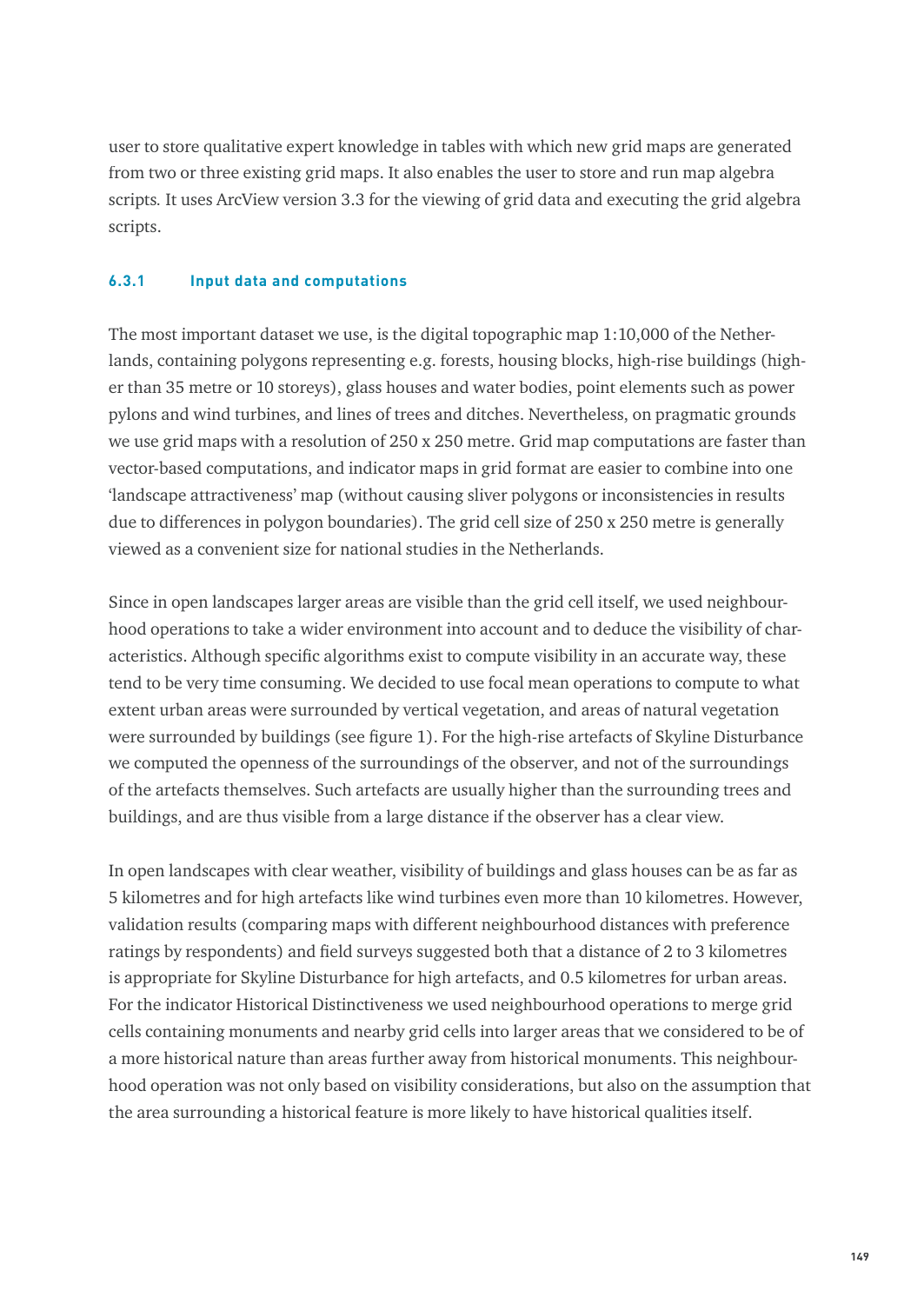

#### **Figure 1**

**Neighbourhood operations used for the indicators Naturalness, Urbanity and Skyline Disturbance**

### **6.3.2 Preference levels per GIS-indicator**

Given the broad definition of most physical characteristics, encompassing different elements, defining indicator levels was not simply a matter of counting the incidence of relevant elements. It had to be decided which (combinations of) elements were preferred or disliked to a similar degree and thus could be combined in one level. So, a given level of an indicator does not indicate mere presence, but an evaluation of this presence in terms of its expected contribution to landscape attractiveness. Originally these operational decisions were made based on a literature review, insights gained from previous studies (Coeterier, 1996; Goossen and Langers, 2000; de Boer et al., 1999) and interviews conducted during the project. However, GLAM also has a strong empirical basis. It was developed in interaction with the results of a national survey in landscape appreciation among almost 3000 Dutch residents (de Vries and van Kralingen, 2002), which will be described in more detail later on.

Each of the six indicators has five levels, ranging from 0 (no or very small presence of appropriate physical characteristics) to 4 (strong visible presence of appropriate physical characteristics). For the positive indicators 0 means 'least preferred', and 4 'most preferred', for the negative indicators, 4 means 'least preferred'. The five levels per indicator should be interpreted as a semi-interval scale. The computation method per indicator is briefly described below, beginning with for the three positive ones. In table 1 a description of the levels per indicator is given.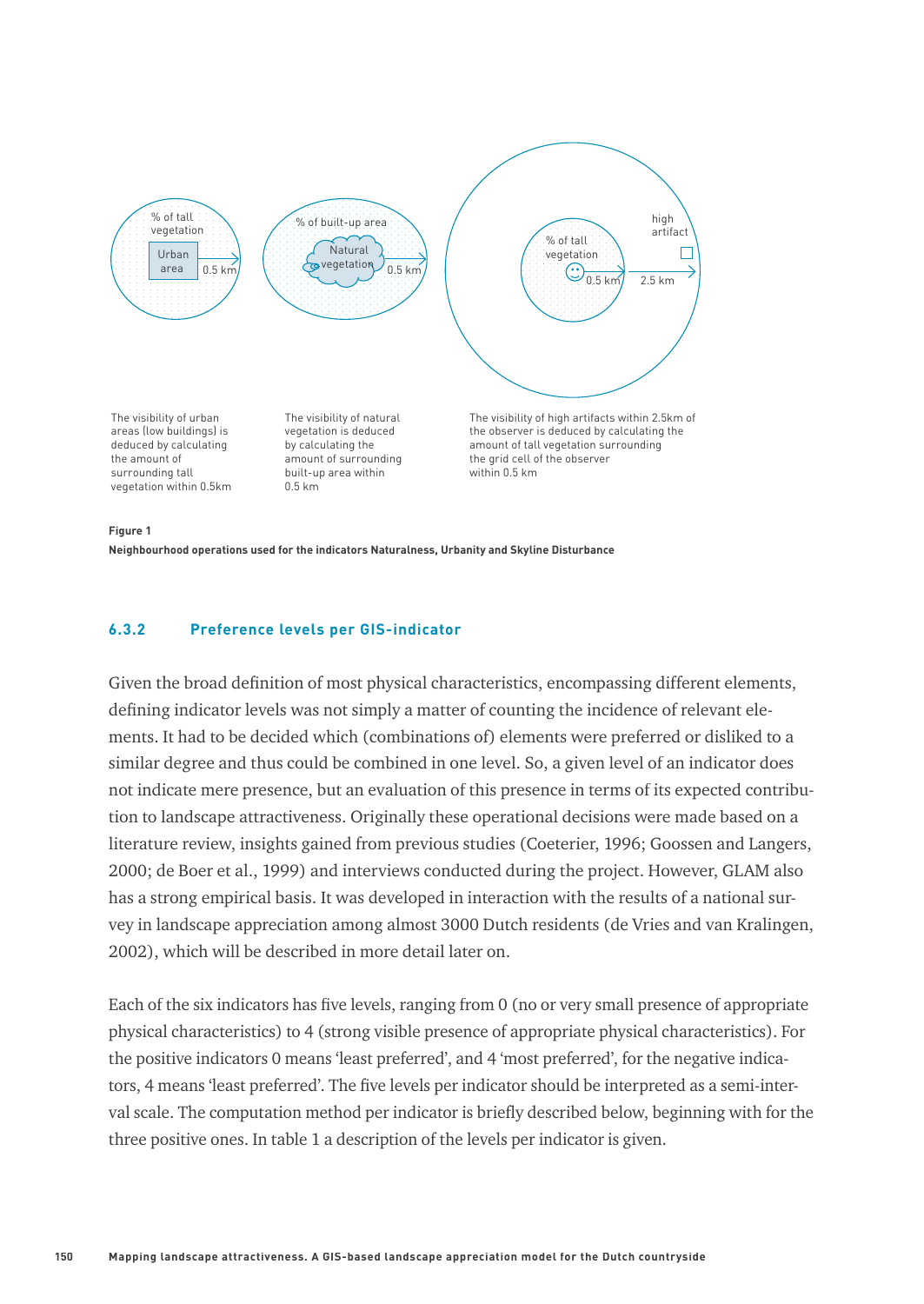The score for Naturalness depends on the amount and type of vegetation, the presence of natural water and the amount of built-up area within 500 metres. The amount of natural vegetation forms the basis. However, if there is less than 5% nature (e.g. heath, dunes, swamp, forest) but over 50% of grassland, the grid cell scores a point extra; grid cells with less than 50% natural vegetation also score an extra point if they contain a shoreline of natural waters (rivers, brooks, pools, lakes, sea). Big water bodies themselves are left out of the maps: the model is restricted to landscapes on land. On the other hand, if there is a lot of built-up area and few trees within 500 metres, the grid cell looses 1 point. The resulting score remains within the 0 - 4 range.

The score for Relief depends on the presence of the most valued type of relief in the grid cell: the more variety in altitude, the higher the score. For this indicator we used the Dutch geomorphology map, indicating different landforms, which we classified from flat areas to large hills.

For Historical Distinctiveness, the score depends on the presence or vicinity of nationally protected historical (clusters of) buildings or sites.

The score for Urbanity depends on the amount of built-up area within the cell, within 500 metres from that cell, and the area of trees within 500 metres (because of visibility). Glass house areas score less (because they are semi-transparent and generally lower than solid buildings) and (clusters of) office buildings more (these are considered to score the most negative). The calculation is quite complex. A grid cell scores e.g. 0 for urbanity if it contains less than 1% built-up area or less than 10% glass houses. But a grid cell also scores 0 if it contains 1-5% buildings, on the condition that the average built-up area within 500 metres is less than 1%. A grid cell also scores 0 if it contains 5-10% buildings but these are less visible because the average area of trees within 500 metres is more than 50%. At the other extreme, a grid cell scores 4 for urbanity if it contains more than 20% buildings and has less than 10% of trees within 500 metres. A grid cell also scores 4 if it contains only 1-5% buildings but the average built-up area within 500 metres is larger than 10% (these are densely built-up areas) and visibility is not reduced by trees. However, the city centres themselves are left out of the map: the model is restricted to the appreciation of the countryside.

For Skyline Disturbance the score of the focal cell depends on the type of visible man-made artefacts within a 1 kilometre to 2.5 kilometre radius; from the most to the least disturbing these are: high-rise, power pylons, wind turbines. Their visibility depends on the amount of nearby vertical vegetation from the focal cell (observer's position). We realise that these artefacts are not always negative: they can form important landmarks that make the landscape readable and help to orientate oneself, which most often receives a positive appreciation. We also realise that high buildings, for example, may be appreciated because of architectural quality. But no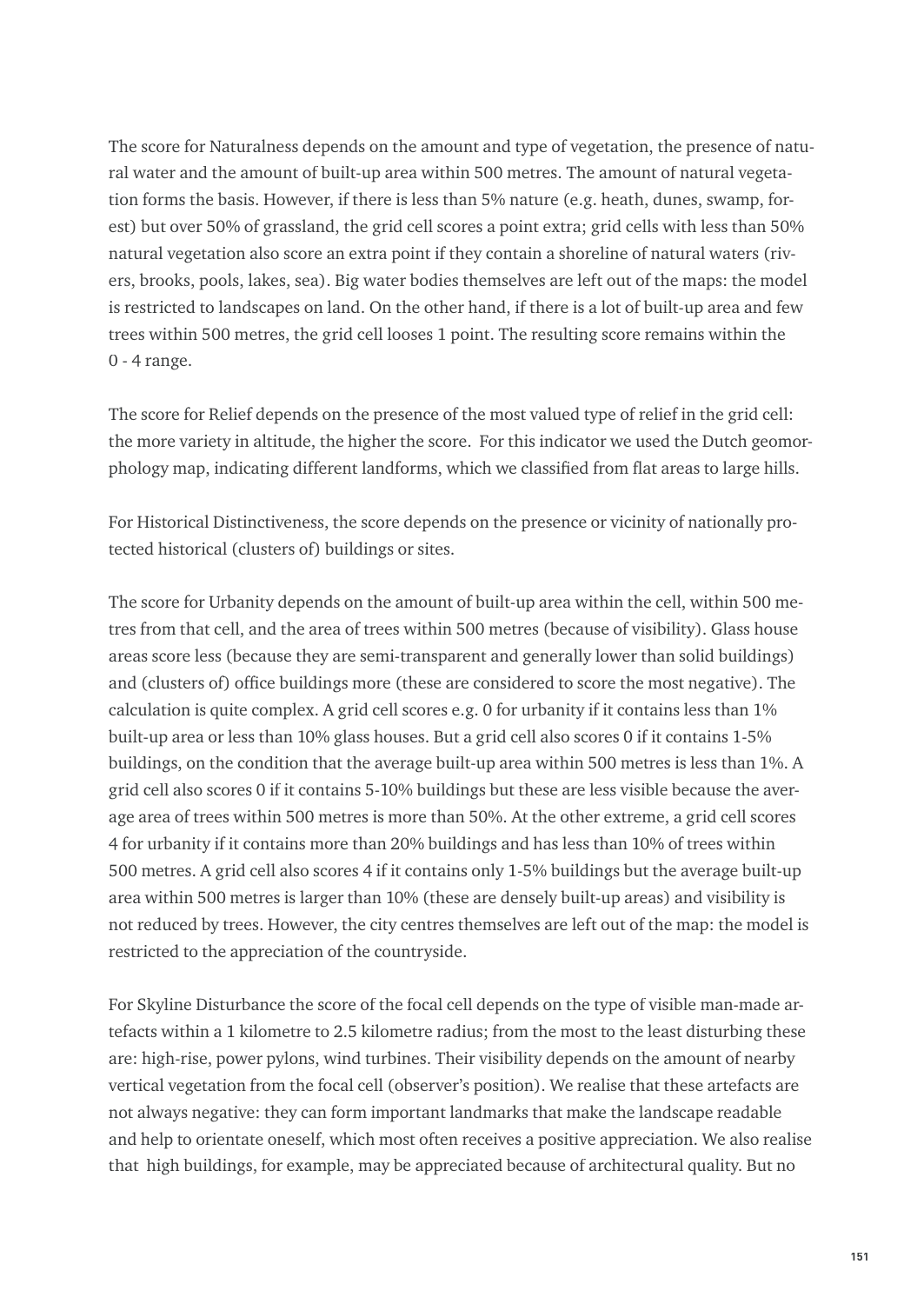## **Table 1**

## **Map legends for the six GIS indicators**

| <b>Indicator</b>                            | <b>Legend of indicator map</b>                                                                                                                            |  |  |  |  |
|---------------------------------------------|-----------------------------------------------------------------------------------------------------------------------------------------------------------|--|--|--|--|
| <b>Naturalness</b>                          | 0 < 0.1% nature and < 50% grassland and no natural water                                                                                                  |  |  |  |  |
|                                             | 1 0.1-5% nature, or nature < 0.1% and > 50% grassland or natural water                                                                                    |  |  |  |  |
|                                             | 2 5-10% nature and < 50% grassland, or 0.1-5% nature and > 50% grassland or water                                                                         |  |  |  |  |
|                                             | 3 10-50% nature or 5-10% nature and water                                                                                                                 |  |  |  |  |
|                                             | 4 > 50% nature (e.g. heath, dunes, swamps, forests) or 10-50% nature and natural water                                                                    |  |  |  |  |
|                                             | If there is a lot of built-up area visible within 500m, grid cells scoring >1 loose 1 point.                                                              |  |  |  |  |
| Relief                                      | 0 flat areas, man-made relief                                                                                                                             |  |  |  |  |
|                                             | 1 nearly flat, old man-made mounds (for housing)                                                                                                          |  |  |  |  |
|                                             | 2 sloping                                                                                                                                                 |  |  |  |  |
|                                             | 3 hilly (or dunes)                                                                                                                                        |  |  |  |  |
|                                             | 4 larger hills                                                                                                                                            |  |  |  |  |
| <b>Historical</b><br><b>Distinctiveness</b> | 0 > 1 km from grid cells with nationally protected historical (clusters of) buildings or sites                                                            |  |  |  |  |
|                                             | 1 < 1 km from grid cells with nationally protected historical (clusters of) buildings or sites                                                            |  |  |  |  |
|                                             | 2 next to grid cells with single historical buildings / sites or within 500 m of a cluster                                                                |  |  |  |  |
|                                             | next to grid cells with clusters of historical buildings<br>3                                                                                             |  |  |  |  |
|                                             | grid cell containing nationally protected historical (clusters of) buildings or sites                                                                     |  |  |  |  |
| <b>Urbanity</b><br>(negative)               | 0 1-5 % in grid cell and average <1% in surrounding 500m or <1% built-up area visible in grid cell and average<br>1-5% in surrounding 500m                |  |  |  |  |
|                                             | 1 1-5% visible built-up area in grid cell and average 1-5% in surrounding 500 m or <1% visible in grid cell and<br>average > 5% in surrounding 500m.      |  |  |  |  |
|                                             | 2 5-10% built-up area visible in grid cell and <5% in surrounding 500m, or 1-5 % visible in grid cell and average<br>>5% in surrounding 500m              |  |  |  |  |
|                                             | 3 10-20% built-up area visible within grid cell and average <5% in surrounding 500m, or 5-10% visible in grid cell<br>and average >5% in surrounding 500m |  |  |  |  |
|                                             | 4 > 20% built-up area visible within grid cell and average <5% in surrounding 500m or 10-20% visible within cell<br>and average >5% in surrounding 500m   |  |  |  |  |
|                                             | Visible means here: less than 10% trees in the surrounding 500m of the buildings                                                                          |  |  |  |  |
| Skyline<br><b>Disturbance</b><br>(negative) | 0 no disturbing high-rise artefacts visible within 2.5 km                                                                                                 |  |  |  |  |
|                                             | 1 wind turbines visible within 2.5km or other artefacts not very visible                                                                                  |  |  |  |  |
|                                             | 2 visible power pylons/high buildings > 1km < 2.5km, or < 1km but not very visible                                                                        |  |  |  |  |
|                                             | 3 visible power pylons < 1km or high buildings < 1km but not very visible                                                                                 |  |  |  |  |
|                                             | 4 visible high buildings < 1km (higher than 35m or 10 storeys)                                                                                            |  |  |  |  |
|                                             | Visible means here: less than 10% trees within 500m of the observer                                                                                       |  |  |  |  |
| <b>Noise Level</b><br>(negative)            | 0 quiet < $35 dB$                                                                                                                                         |  |  |  |  |
|                                             | 1 not noisy: 35-45 dB                                                                                                                                     |  |  |  |  |
|                                             | 2 rather noisy: 45-55 dB                                                                                                                                  |  |  |  |  |
|                                             | noisy: 55-65<br>3                                                                                                                                         |  |  |  |  |
|                                             | 4 very noisy: $> 65$ dB                                                                                                                                   |  |  |  |  |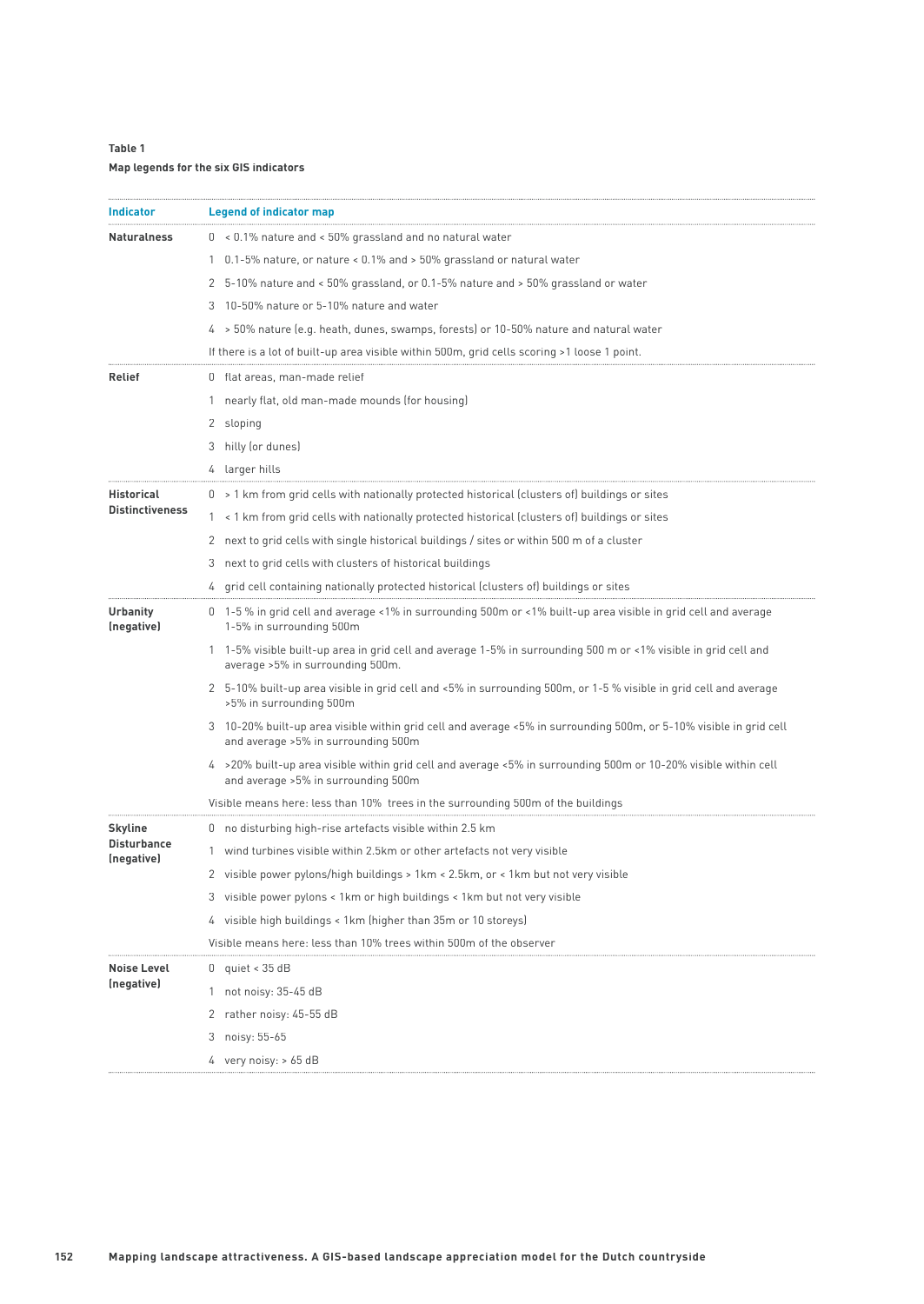distinction has been made in this respect; due to lack of data and the fact that these preferences may well differ between individuals.

Finally, for Noise Level the score depends on the amount of noise according to a model computing decibels depending on traffic intensity and type of industry (Jabben et al., 2000).

The maps of the 6 indicators, including the topographic map we used as input, were checked in the field, using a field computer with GPS. While driving through the countryside we could see our movements on the maps, making it quite easy to compare the maps with the real landscape. Although we found some inconsistencies in the data (sometimes existing tree lines did not appear on the maps) we found the indicator maps quite accurate. The accuracy of the Skyline Disturbance map varied strongly with weather conditions: the visibility of the high artefacts change dramatically depending on the amount of moisture in the air.

Interrelationships between the six GIS-indicators were calculated at the grid-cell level for the whole of the Dutch countryside ( $n = 545,652$ ). All correlations (Pearson's) are below 0.30, except the one between Naturalness and Relief:  $r = 0.34$ . This was considered acceptable. The predicted landscape attractiveness was calculated as a linear combination of these indicators, using regression weights. This will be explained later in more detail. More detailed information on GLAM can be found in Roos-Klein Lankhorst and colleagues (2005).

# **6 . 4 C A L I B R AT I O N O F G L A M**

The model generates predictions for each and every 250 x 250 metre grid-cell of countryside in the Netherlands (excluding built-up areas and large water surfaces). However, the primary aim of the model is not to predict the attractiveness of the landscape at this detailed level, but rather the attractiveness at the broader level of the landscape surrounding one's place of residence. This was also the question asked in the survey that was used to calibrate the model: "how attractive do you find the landscape surrounding your place of residence?" In the study, the Netherlands was divided into 15 regions that were thought to be reasonably homogeneous with regard to dominant landscape type. Within each of these regions the sample was stratified by level of urbanity: non-urban versus at least somewhat urban. Within each stratum the chance to be included in the sample was proportional to the size of the postcode area. Due to the sampling design, the sample cannot be expected to be representative for the Dutch population: the design was focused more on sampling (ratings of) landscapes than on sampling people.

The aim was to have about 100 filled-in postal questionnaires for each of the strata, with a grand total of 3000 respondents. This goal was reached  $(n = 3006)$ , with response rates being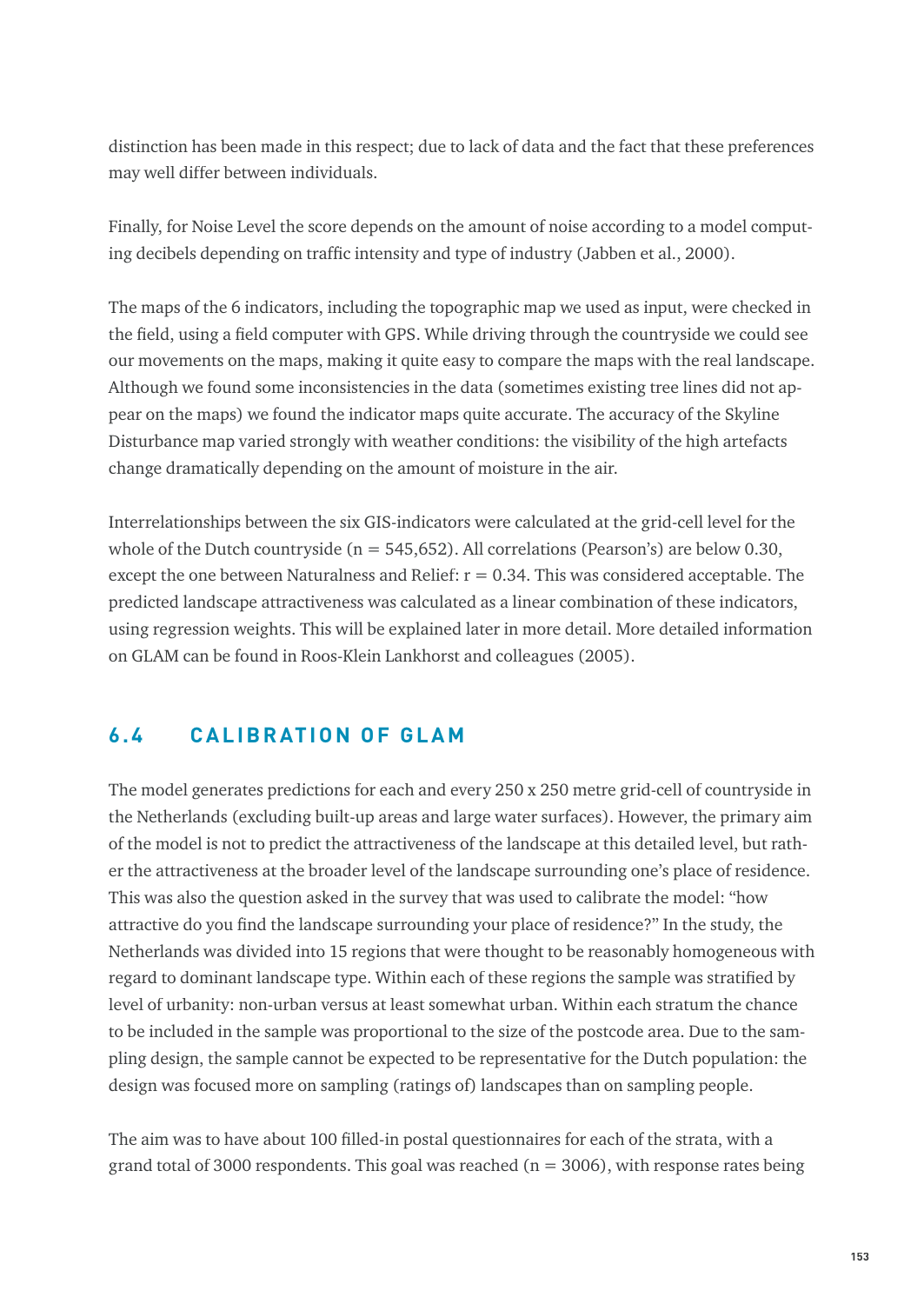lower in the more urban strata (21%) than in the non-urban strata (28%). There were no significant differences in response rates between landscape regions. In the final sample males are overrepresented (61%), people below 30 years of age are underrepresented (7%). Typically the questionnaire was answered by a head of the household (90%). Of the respondents 48% characterises him-/herself as being full-time employed, 10% as part-time employed, 23% as being on retirement, and 14% as full-time homemaker. Since no special measures were taken, ethnic minorities are likely to be underrepresented. For more information on this sample, see de Vries and van Kralingen (2002).

No specific delineation of the landscape was given: it was left to the respondents what they considered the relevant area to be rated. The model's predictions can be scaled up by averaging the predicted values for a given area. At first instance 'the landscape surrounding one's place of residence' seems like a rather difficult spatial unit to delineate. However, research on the prototype version of GLAM has shown that in practice this constitutes less of a problem (de Vries and van Kralingen, 2002). Averages were calculated for circles around the midpoint of one's postcode, with different radii. The correlation between averaged predictions and the (average) rating by inhabitants proved to be remarkably consistent for radii between 2.5 and 7.5 kilometres. Therefore we have chosen to use the average of the model values for the countryside cells within 5 kilometres as predictor for the rating by inhabitants.

Relations between predictions and actual ratings become stronger to the degree the actual ratings are averaged over more respondents judging the same environment: individual differences are averaged out to a larger extent. Unfortunately many postcode areas had very few respondents. We decided to use only those postcodes that had at least three respondents to calibrate the GLAM model ( $n = 277$ ). The correlations between averaged GIS indicator values for 5 kilometre radius circles of the selected postcodes are given in table 2.

Correlations are especially high for Noise and Urbanity and for Relief and Historical Distinctiveness. But even in those cases, less than 50% of the variance in one indicator is 'explained' by the other indicator, implying there is quite a lot of unique variation left. A rule of thumb is that correlations above 0.80 constitute a serious multi-collinearity problem (Gujarati, 1995), which is not the case here. We started the calibration of the GLAM model with a calculation of the relations between GIS-indicators and the averaged attractiveness ratings. All six GIS-indicators show significant correlations ( $p < 0.001$ ) with the averaged overall attractiveness rating of the landscape and all in the expected direction (table 3). The correlations are strongest for Naturalness and Skyline Disturbance. The multivariate regression analysis shows four of the six indicators have a significant unique predictive contribution: Relief and Noise Level do not. Together the remaining four indicators 'explain' 36% of the variance in averaged attractiveness scores (adjusted  $R<sup>2</sup>$ ). The standardised regression weights are similar for Urbanity, Naturalness and Historical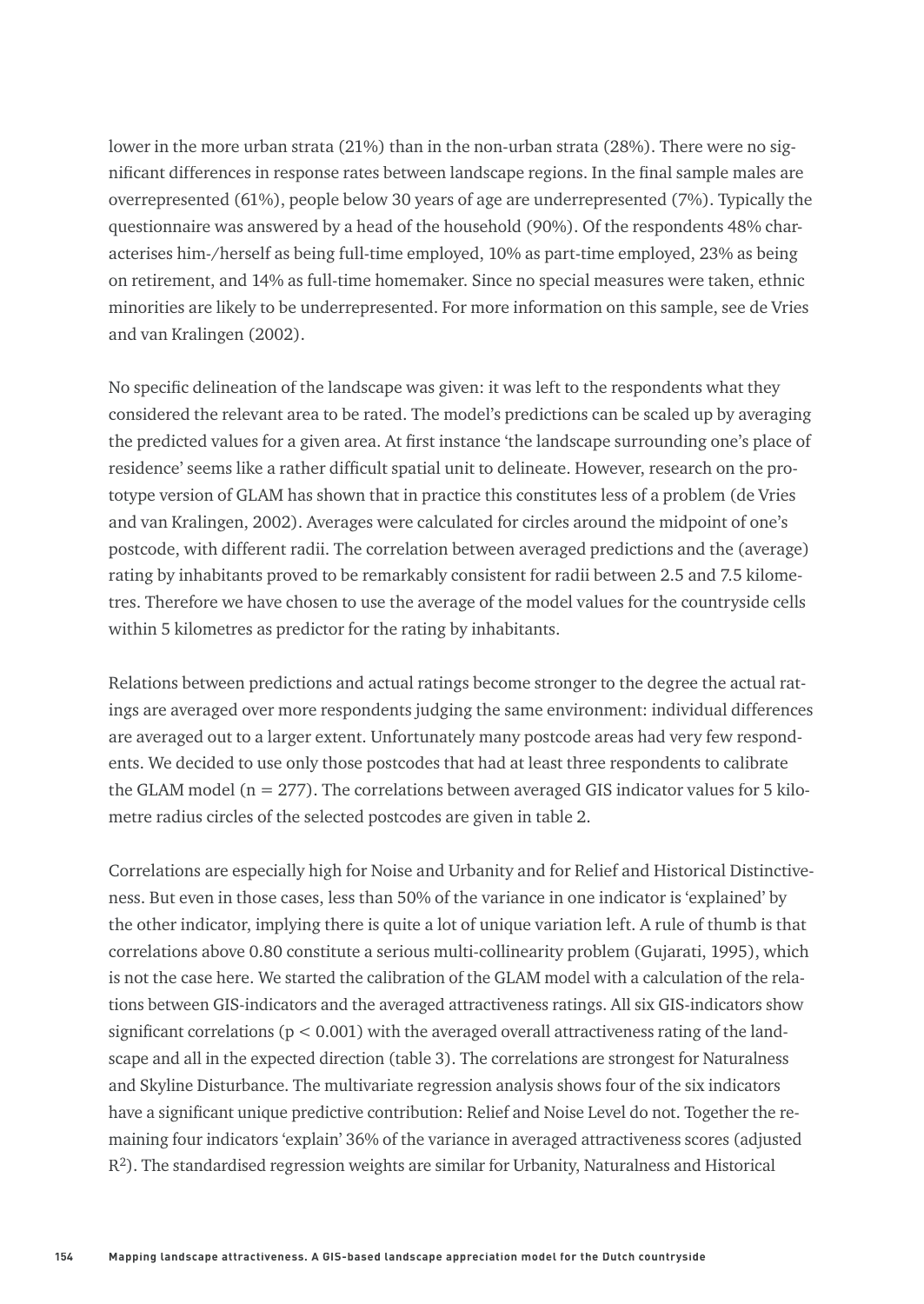#### **Table 2 Pearson's correlations between averaged GIS indicator values for 5 kilometre radius circles (n = 277)**

|                                             | <b>Historical</b><br><b>Distinctive-ness</b> | <b>Relief</b> | <b>Urbanity</b> | <b>Skyline</b><br><b>Disturbance</b> | Noise    |  |
|---------------------------------------------|----------------------------------------------|---------------|-----------------|--------------------------------------|----------|--|
| <b>Naturalness</b>                          | $0.13*$                                      | $0.53**$      | -0.11           | $-0.41$ **                           | $-0.12*$ |  |
| <b>Historical</b><br><b>Distinctiveness</b> |                                              | $0.60**$      | $0.38**$        | ነ በራ                                 | $0.19**$ |  |
| Relief                                      |                                              |               | n ng            | $-0.31$ **                           | -N 10    |  |
| Urbanity                                    |                                              |               |                 | $0.48**$                             | $0.68**$ |  |
| <b>Skyline Disturbance</b>                  |                                              |               |                 |                                      | $0.47**$ |  |

\* : significant at 0.05-level

\*\* : significant at 0.01-level

Distinctiveness, but lower for Skyline Disturbance. This is a different pattern than observed for the bivariate correlations with attractiveness, in which Skyline Disturbance has one of the highest correlations. This is likely to be due to the interrelations of Skyline Disturbance with Naturalness (negative) and Urbanity (positive; table 2). Historical Distinctiveness shows a reversed pattern: its standardised regression weight is higher than its bivariate correlation. Tracing the stepwise build-up of the regression equation shows that it is only after Urbanity has delivered its negative contribution, that Historical Distinctiveness can make its positive contribution. These indicators have a positive interrelation: historical monuments and features are more likely to be found in or near urban areas. But whereas urbanity in general has a negative effect on the surrounding countryside, historical monuments and historical features do indeed have a positive effect on the environment.

#### **Table 3**

**Relations between GIS indicator values for 5 kilometre radius circles and averaged attractiveness rating of surrounding countryside (n = 277)**

|                                   | <b>Bivariate (Pearson's)</b><br>correlation | <b>Standardized regression</b><br>weight (Beta) | <b>Raw regression weight (B)</b> |
|-----------------------------------|---------------------------------------------|-------------------------------------------------|----------------------------------|
| <b>Naturalness</b>                | $0.45**$                                    | 0.31                                            | በ 44                             |
| <b>Historical Distinctiveness</b> | $0.20**$                                    | U SU                                            | 0.57                             |
| Relief                            | $0.34**$                                    | ns                                              | ns                               |
| Urbanity                          | $-0.32**$                                   | $-0.32$                                         | -N 81                            |
| <b>Skyline Disturbance</b>        | $-0.42**$                                   | -N 16                                           |                                  |
| <b>Noise Level</b>                | $-0.32**$                                   | ns                                              | ns                               |
| Constant                          |                                             |                                                 | 7.36                             |
|                                   |                                             |                                                 |                                  |

\*\* : significant at 0.01-level

Note: regression weights (all p < 0.01) are from multiple regression analysis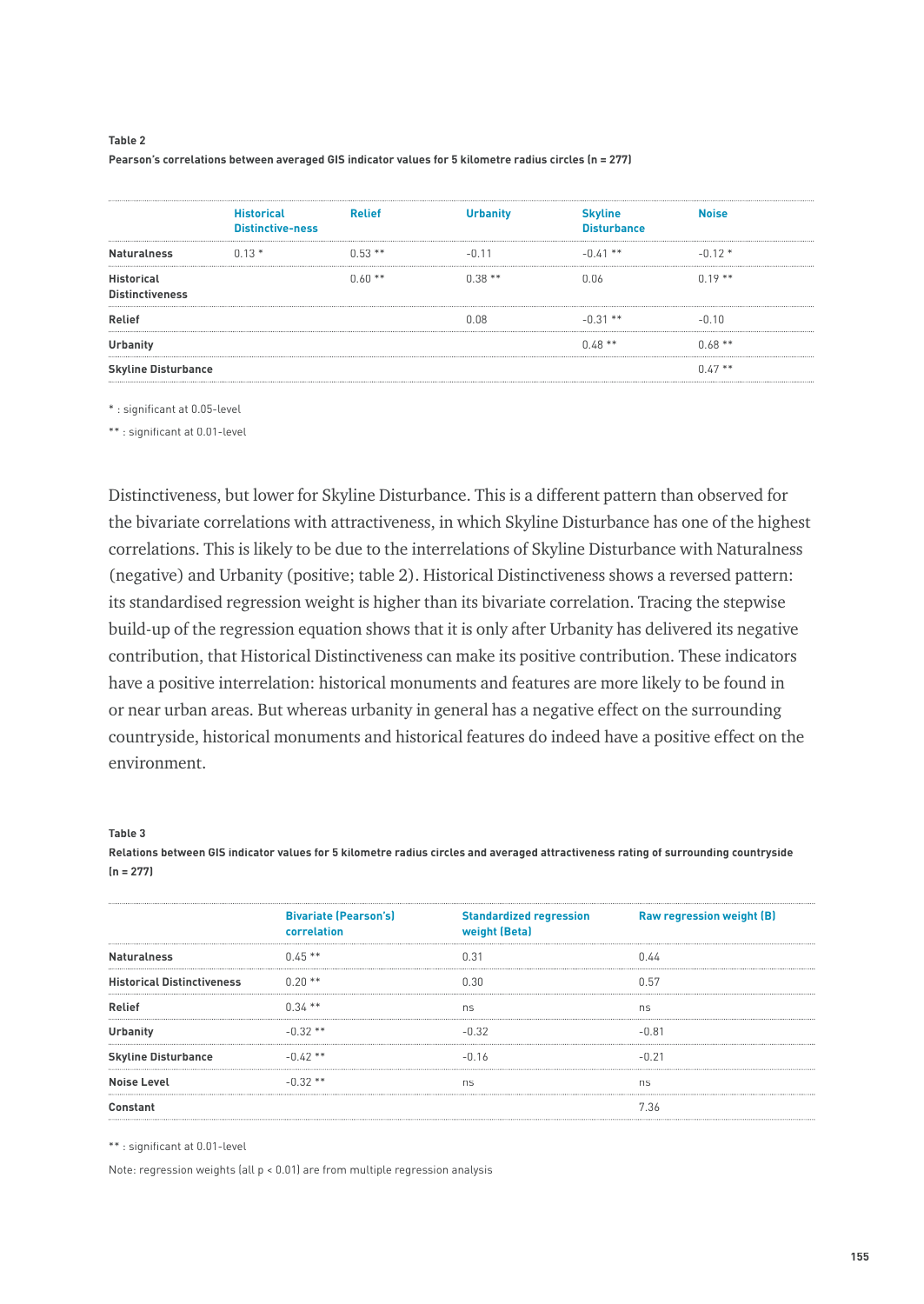#### **Predicted attractiveness**



Low (< 6.5) Fairly low (6.5 - 7.5)



**Figure 2 Predicted attractiveness, based on calibrated version of GLAM**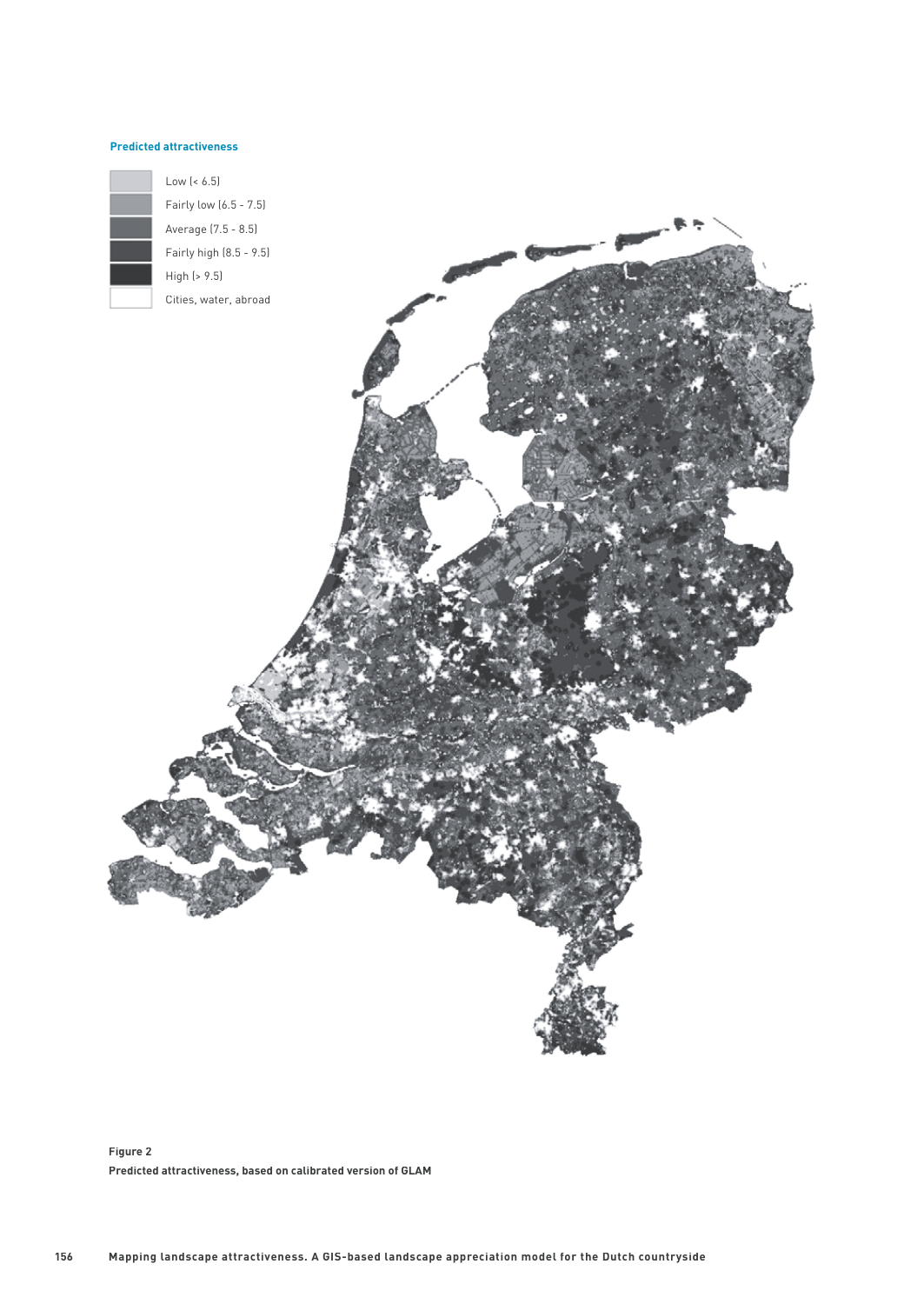Figure 2 shows the attractiveness of the landscape, as predicted by the calibrated version of GLAM, applying the raw regression weights in table 3 (B's). Note that the map gives results at the grid cell level, while the calibration and validation took place at the level of averages within 5-kilometre circles.

# **6.5 VALIDATION OF GLAM**

Whereas the calibration shows the fit of the model, these results could not be used to validate the model, because the weights are optimised for the dataset. To validate the model, independently acquired data from another study on landscape appreciation were used (SNM, 2005). Although this study was not set up to validate GLAM, the questionnaire was quite similar to the one that was used to calibrate the model. Most of the questions were identical in formulation and answering scale. The study differed on some other aspects. To start with, 52 areas were selected that landscape experts considered being of high quality. That is: the area was considered a good example of a certain type of landscape, or otherwise attractive. The size of the areas ranged between 500 and 9000 hectares. One or sometimes two (4-digit) postcodes were selected in the vicinity of each of these areas. Within the postcodes attached to each of the 52 areas 670 unaddressed questionnaires were randomly delivered by mail to residents. The overall response was about 15%, with a range of 42 to 142 respondents per area. Respondents were asked to rate the area that was delineated on the provided map on several aspects, among others on its overall attractiveness.

To validate the model, average ratings were calculated for each of the 52 areas. Averages for overall attractiveness ranged from 7.5 to 9.2 on a 10-point scale. The overall average for the 52 areas was 8.4. This is considerably higher than that observed in the study that was used to calibrate the model ( $M = 7.9$ ), signifying that the intended selection of high-quality areas was successful to at least some degree. Also the average predicted values for the attractiveness of all the countryside grid-cells were calculated, for each area separately. Predicted values were based on the regression equation from the calibration phase. The last step was the calculation of the correlation between the predicted attractiveness ratings and the actual average ratings. The correlation coefficient was  $r = 0.69$ , with an 'explained' variance of 47%. Note that the level of explained variance now is higher than in the calibration phase (36%), despite the fact that independent data were used.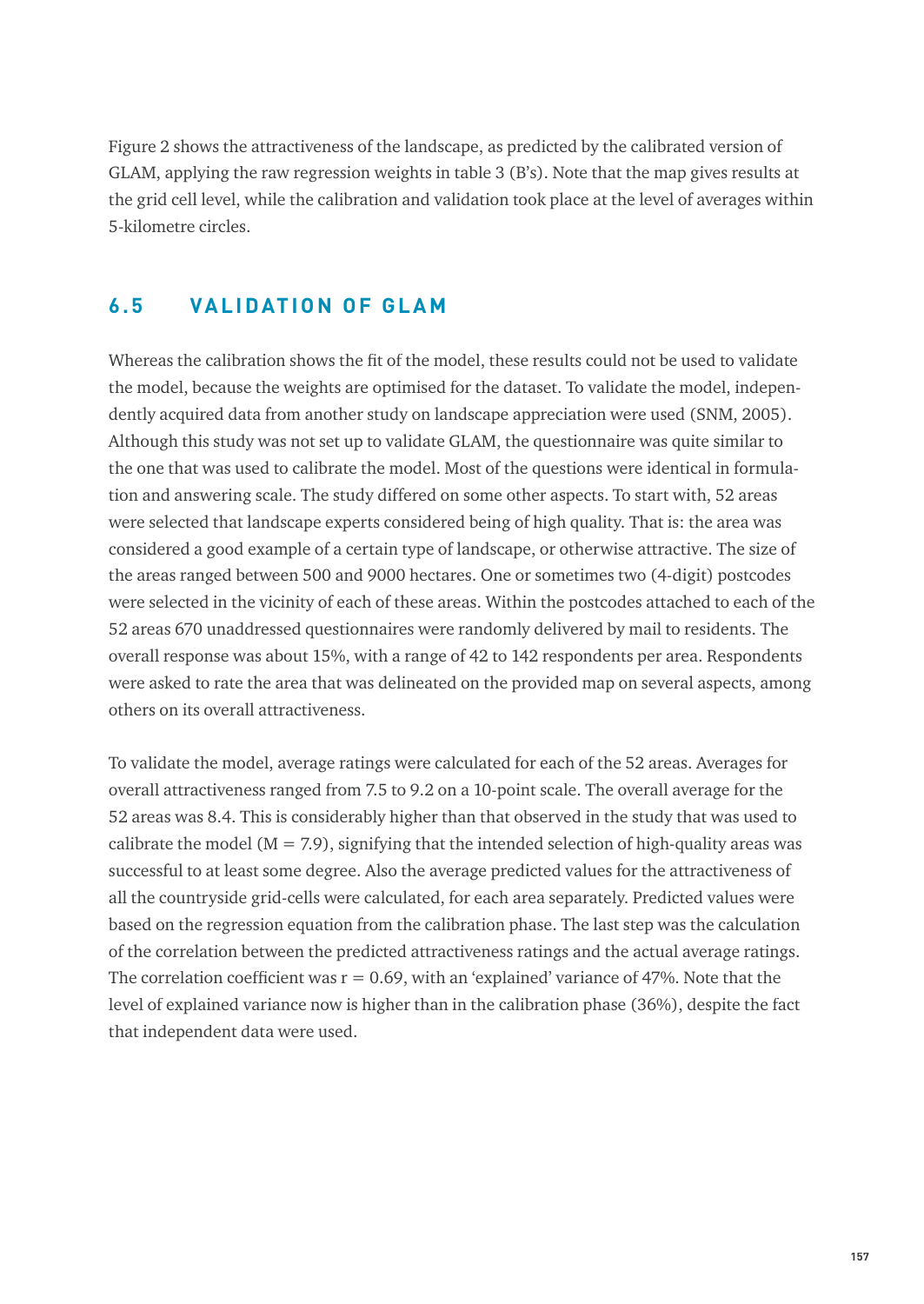# **6.6 CONCLUSIONS AND DISCUSSION**

At the end of the calibration phase it appeared that only four of the six initially proposed indicators make a significant unique predictive contributions: Naturalness, Urbanity, Historical Distinctiveness and Skyline Disturbance.

A remarkable finding is that the explanatory power of the model (in a statistical sense) was higher in the validation phase than in the calibration phase. This outcome is even more surprising given the fact that in the validation study a restriction of the range may have occurred, due to the selection of high quality and/or attractive areas by experts. The result is likely to be due to the differences in the set-up of the empirical studies used in the two phases. Whereas in the calibrations study respondents were asked to rate the countryside surrounding their place of residence, in the validation study the area to be rated was delineated on a map. Consequently, ambiguity regarding the area being rated, and therefore individual differences in this respect, may have been smaller than in the calibration study. Furthermore, in the validation study the average rating per area was based on a much higher number of respondents than in the calibration study: at least 42 versus at least 3 (and usually not more). So, individual differences were averaged out to a larger degree in the validation study.

As for the desirability of averaging out individual differences, we make a distinction between differences in appreciation that are not related to the physical characteristics of the landscape, and those that are. The former (e.g. personal experiences with the landscape) are unlikely to be very informative with regard to landscape monitoring and spatial design. So, from an applied perspective it may not be that important to try and incorporate such differences into the model. That is not to say that such differences are also negligible in the social process evolving around spatial planning, but this is clearly beyond the scope of our model. Individual differences that are related to a different appreciation of the physical characteristics (see e.g. Dramstad and others, 2006) might be relevant, depending on their size. And although we do not deny the existence of individual differences in landscape preferences related to the landscape's physical appearance (see e.g. Van den Berg, 1999), we think in general they are small compared to the differences in appreciation caused by the physical differences between the Dutch landscapes themselves. In other words: we would like to argue that there is a substantial amount of agreement in landscape preferences between individuals (see also Herzog et al., 2000; Palmer and Hoffman, 2001), and it is precisely this agreement that allows for the predictive validity of the GLAM model.

At the same time we acknowledge that GLAM is not only crude in its spatial level, but also in the landscape (features) between which it distinguishes e.g. it mainly distinguishes between natural and agricultural areas, and between areas with significant (recent) human interference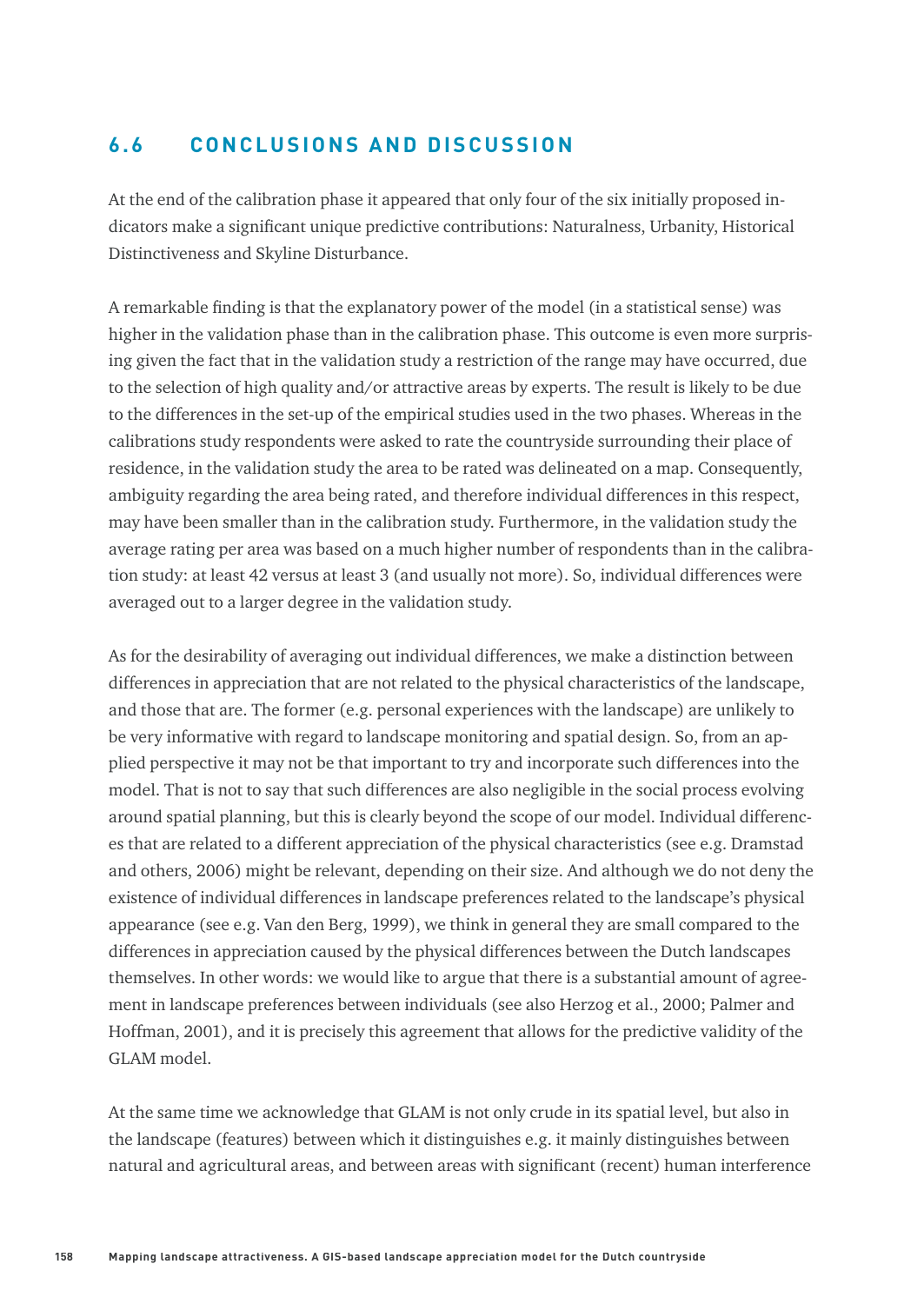(in the form of visible artefacts) and those without. This can be seen within the Naturalness indicator, where no distinction is made between different types of nature area, such as forests, dunes, heath and wetlands. At the same time it is known from other studies that even different types of forest are appreciated differently. For example, in general people seem to prefer old mixed forests to young coniferous production forests (Ribe, 1989). To a large extent the crudeness of the model in this respect is due to a lack of sufficiently detailed data on the landscape. It is reasonable to argue that, with further refinement on the side of the physical appearance of the landscape, also refinement on the side of individual differences in preferences becomes more relevant. People are more likely to agree on the crude distinctions between landscapes than on the finer ones. For example, in the Netherlands young people seem to prefer more rugged nature areas than elderly people, which tend to prefer more easily accessible, park-like landscapes (Reneman et al., 1999). Also the work by Tveit and others (2006) on landscape character may prove to be useful, pointing out aspects that are not explicitly included in GLAM yet, such as stewardship and visual scale.

A related aspect is that, besides differences in aesthetic preferences, functional aspects (fitness for use/suitability) may also play a part in rating the attractiveness of the landscape (see e.g. Ribe, 1989; Buijs et al., 2006). In other words, the attractiveness may depend on whatever function the individual has in mind when considering the landscape. GLAM primarily focuses on the pleasure of experiencing the landscape when travelling through or spending time in the area. In as far as functions are involved, this coincides with the landscape as a leisure setting, especially for resource-based recreation. This is probably the dominant function the countryside has for most Dutch inhabitants. The other way around, the scenic beauty of a landscape may determine its suitability for certain types of development, e.g. touristic development, and so inform planning (Brown, 2006).

Although we have the desire to elaborate GLAM, the validation provided quite strong support for the model. Does this mean that the model is also suited for use in practical application? We think it is, although only at a regional level. For example, the model does not take the local composition or the design quality of the area into account. So, the model's predictive capabilities should only be applied at a higher spatial level. But even at the lower spatial level it is likely to be quite useful for monitoring purposes: it can give early signs that the landscape may be changing in a way that makes it less attractive. This might also be one way to evaluate the effectiveness of landscape policies.

Moreover, the model offers a very cost-efficient way to get a valid impression of how people (or, more specifically, inhabitants) on average appreciate the countryside surrounding their place of residence. Two other methods to get such an impression would be a survey among the inhabitants living in or near the area, or to solicit an expert judgement. The survey method would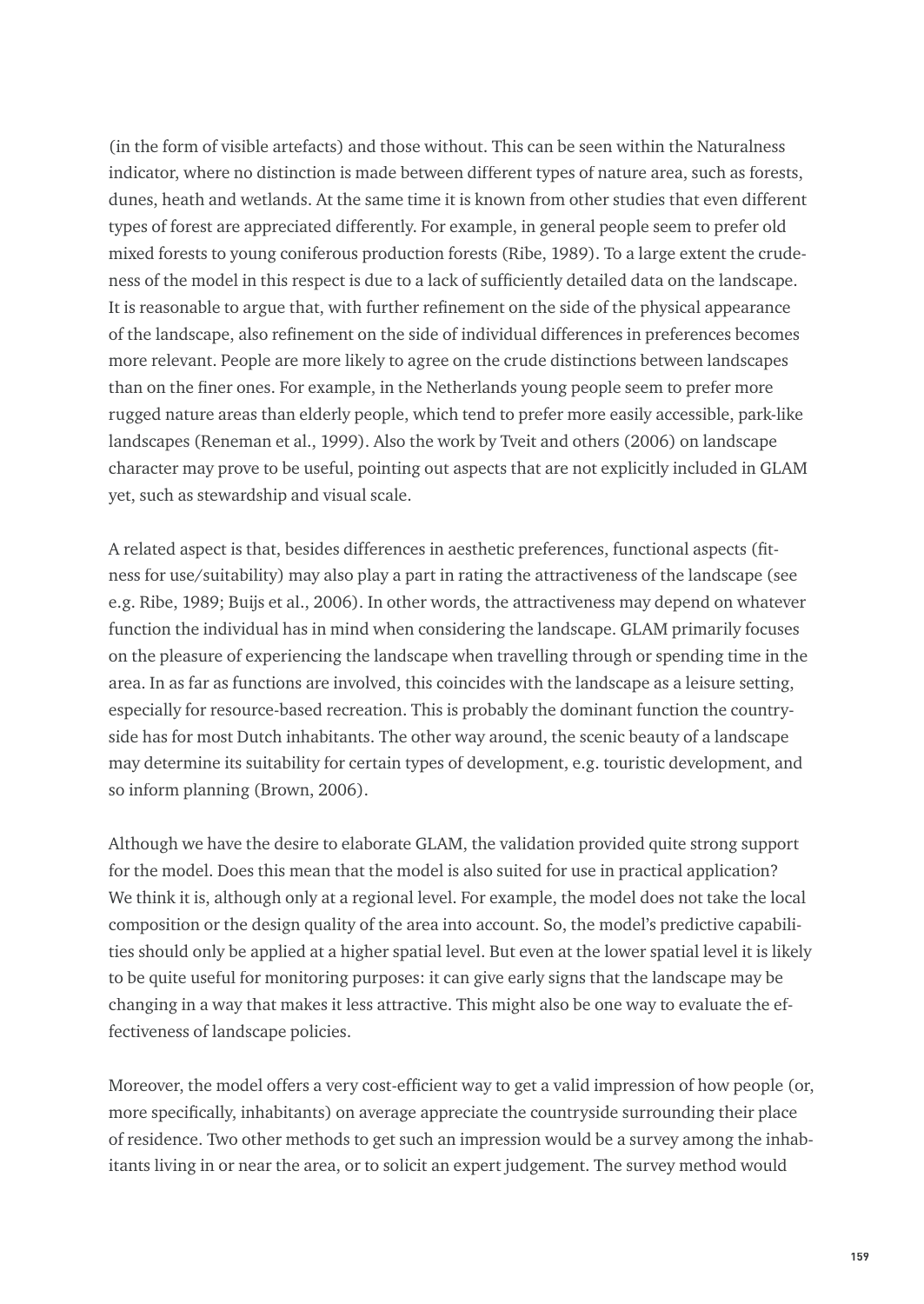generate valid results, but is costly to perform for the whole of the Netherlands. The expert method, on the other hand, is less costly, but is also less likely to generate valid results. What experts consider high-quality, valuable and therefore attractive landscapes does not always coincide with the views of ordinary inhabitants (Herzog et al., 2000; Daniel, 2001). Replacing expert judgements by predictive models such as GLAM may contribute to what in the policy arena is called 'democratising landscape' (see e.g. Fairclough, 2002). This may also be considered a reminder that GLAM represents the opinions of Dutch people only.

## **REFERENCES**

- Aoki, Y. (1999) Review article: trends in the study of the psychological evaluation of landscape. *Landscape Research 24*: 85-94
- Bishop, I.D., and Hulse, D.W. (1994) Prediction of scenic beauty using mapped data and geographic information systems. *Landscape and Urban Planning* 30; 59-70
- Brown, G. (2006) Mapping landscape values and development preferences: a method for tourism and residential development planning. *International Journal of Tourism Research* 8; 101–113
- Buijs, A., Pedroli, B., and Luginbühl, Y. (2006) From hiking through farmland to farming in a leisure landscape. Changing social perceptions of the European landscape. *Landscape Ecology* 21; 375-389
- Coeterier, J.F. (1996) Dominant attributes in the perception and evaluation of the Dutch landscape. *Landscape and Urban Planning* 34; 27-44
- Daniel, T.C. (2001) Whither scenic beauty? Visual landscape quality assessment in the 21st century. *Landscape and Urban Planning* 54; 267-281
- De Boer, T., Buijs, A.E., and Berg, A.E. van den (1999) *Groene gebieden rondom Zoetermeer.* Wageningen, Staring Centre.
- De Vries, S., and Gerritsen, E. (2003) *Van fysieke kenmerken naar landschappelijke schoonheid; de voorspellende waarde van fysieke kenmerken, zoals vastgelegd in ruimtelijke bestanden, voor de schoonheidsbeleving van Nederlandse landschappen*. Wageningen, Alterra (rapport 718)
- De Vries, S., and van Kralingen, R.B.A.S. (2002) *De beleving van het Nederlandse landschap door haar bewoners; de geschiktheid van het SPEL-instrument voor monitoringsdoeleinden*. Wageningen, Alterra (rapport 609)
- Dramstad, W.E., Tveit, M.S., Fjellstad, W.J., and Fry, G.L.A. (2006) Relationships between visual landscape preferences and map-based indicators of landscape structure. *Landscape and Urban Planning* 78 ; 465–474
- Fairclough, G. (2002) A forward-looking convention: European landscapes for the 21st century. *Naturopa* 98; 5-6.
- Goossen, C.M., and Langers, F. (2000) Assessing quality of rural areas in the Netherlands: finding the most important

indicators for recreation. *Landscape and Urban Planning*  46; 241-251.

- Goossen, C.M., Langers, F., and de Vries, S. (2001*) Gelderse stilte? Onderzoek naar de stiltebeleving van recreanten*. Wageningen, Alterra (rapport nr. 398)
- Gujarati, D.N. (1995) *Basic Econometrics* 3rd edition. New York, McGraw-Hill.
- Herzog, T.R., Herbert, E.J., Kaplan, R., and Crooks, C.L. (2000) Cultural and developmental comparisons of landscape perceptions and preferences. *Environment and Behavior* 32 (3); 323-346
- Hunziker, M., and Kienast, F. (1999) Potential impacts of changing agricultural activities on scenic beauty – a prototypical technique for automated rapid assessment. *Landscape Ecology* 14; 161-176
- Jabben, J., Dassen, A., and Hoffmans, W. (2000) *Informatiestructuur Landelijk Beeld Verstoring*. Bilthoven, RIVM (rapport 725501.202)
- Kaplan, S. and, Kaplan, R. (1989) *The experience of nature: a psychological perspective*. New York, Cambridge University Press.
- LNV, Ministry of (2000) '*Nature for people, people for nature', policy document on nature, forest and landscape in the 21st century*. The Hague, Ministry of Agriculture, Nature Management and Fisheries.
- Palmer, J.F., and Hoffman, R.E. (2001) Rating reliability and representation validity in scenic landscape assessments. *Landscape and Urban Planning* 54; 149-161
- Purcell, A.T., and Lamb R. (1998) Preference and naturalness: an ecological approach. *Landscape and Urban Planning*  42; 57-66
- Real E., Arce, C., and Sabucedo, J.M. (2000) Classification of landscapes using quantitative and categorical data, and prediction of their scenic beauty in north-western Spain. *Journal of Environmental Psychology* 20 (4); 355-373
- Reneman, D., Visser, M., Edelman, E., and Mors, B. (1999) *Mensenwensen; de wensen van Nederlanders ten aanzien van natuur en groen in de leefomgeving*. Wageningen/ Hilversum, Staring Centre/Intomart (reeks Operatie Boomhut nr. 6)